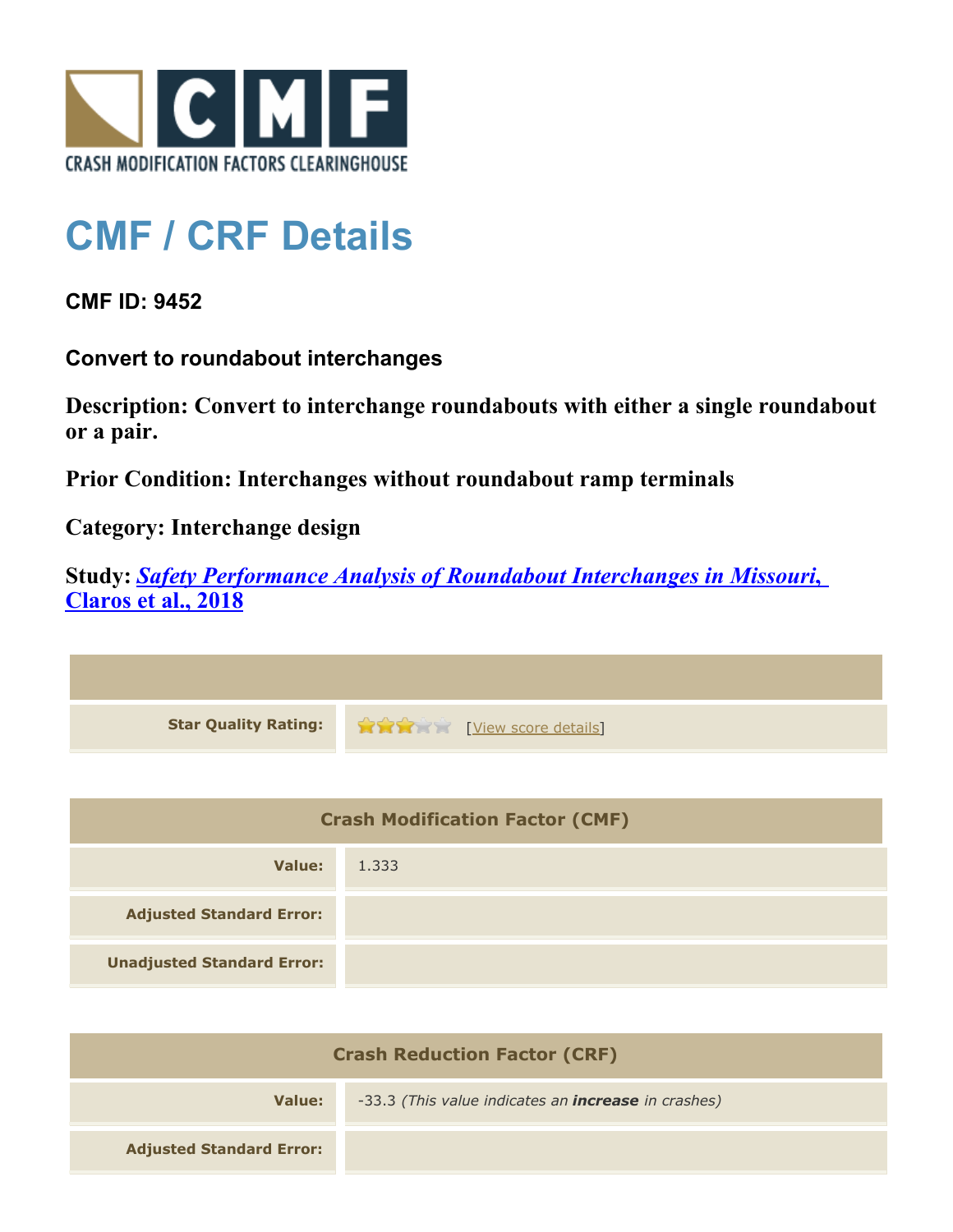| <b>Applicability</b>       |                |
|----------------------------|----------------|
| <b>Crash Type:</b>         | All            |
| <b>Crash Severity:</b>     | All            |
| <b>Roadway Types:</b>      | All            |
| <b>Number of Lanes:</b>    | $\overline{2}$ |
| <b>Road Division Type:</b> |                |
| <b>Speed Limit:</b>        | $25 - 45$      |
| <b>Area Type:</b>          | All            |
| <b>Traffic Volume:</b>     |                |
| <b>Time of Day:</b>        | All            |

## *If countermeasure is intersection-based*

| <b>Intersection Type:</b>         | Roadway/roadway (interchange ramp terminal)       |
|-----------------------------------|---------------------------------------------------|
| <b>Intersection Geometry:</b>     | No values chosen.                                 |
| <b>Traffic Control:</b>           | Roundabout                                        |
| <b>Major Road Traffic Volume:</b> | 2060 to 16715 Annual Average Daily Traffic (AADT) |
| <b>Minor Road Traffic Volume:</b> | 647 to 5630 Annual Average Daily Traffic (AADT)   |

| <b>Development Details</b>      |              |
|---------------------------------|--------------|
| <b>Date Range of Data Used:</b> | 2003 to 2016 |
| <b>Municipality:</b>            |              |
| State:                          | <b>MO</b>    |